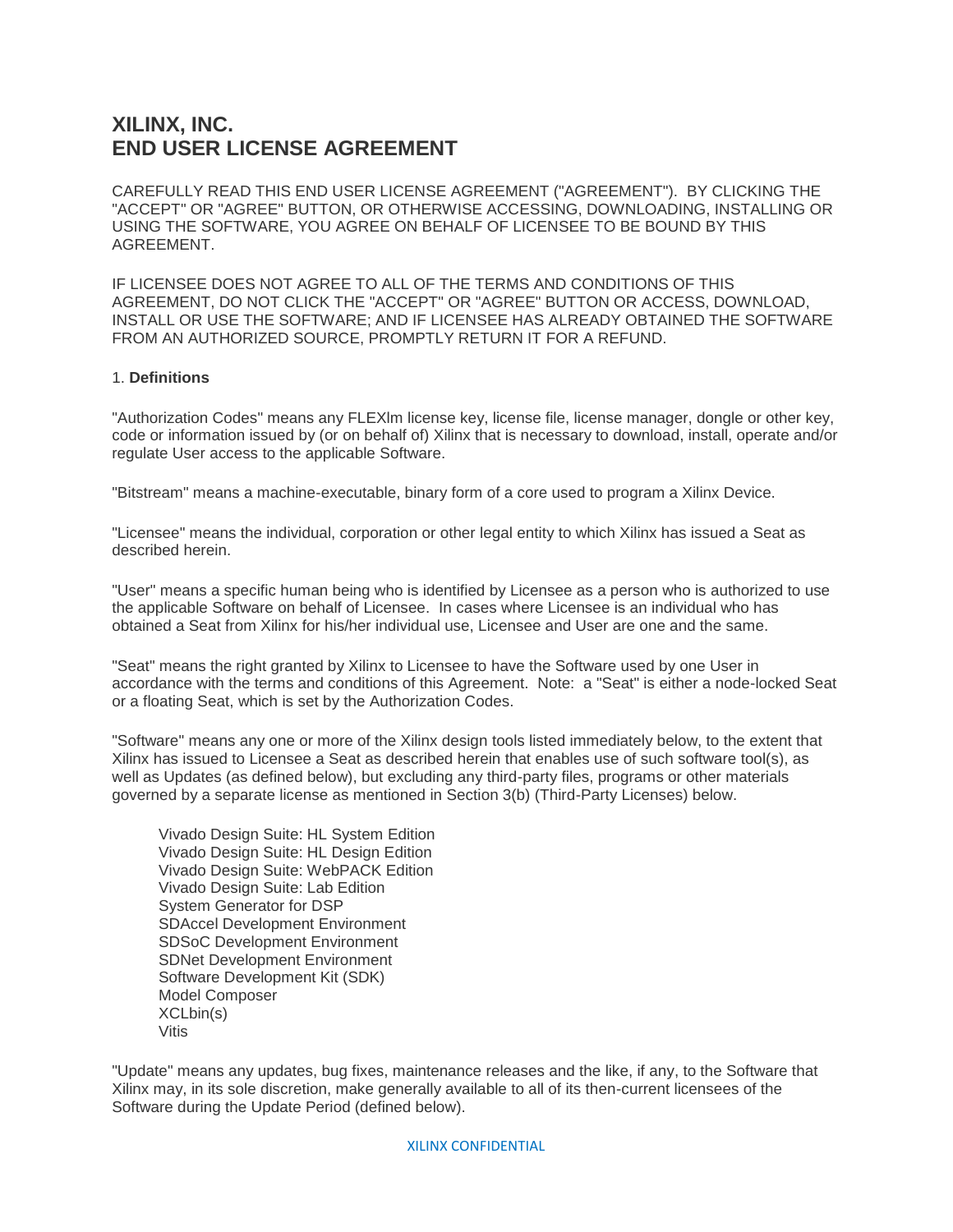"Update Period" means, with respect to each Seat issued in connection with this Agreement, a period of one (1) year from the first date of issuance to Licensee of the Authorization Codes for such Seat.

"Xilinx" means Xilinx, Inc., a Delaware corporation, with a place of business at 2100 Logic Drive, San Jose, CA 95124.

"Xilinx Device" means a programmable logic device, including a field programmable gate array (FPGA) device or complex programmable logic device (CPLD), manufactured and marketed by or for Xilinx.

2. **Authorization Codes**. Only the specific items of Software for which Xilinx has issued to Licensee the applicable Authorization Codes are validly licensed under this Agreement. Licensee may contact Xilinx to obtain replacement Authorization Codes to supersede previously issued Authorization Codes as necessary to facilitate Licensee's continued valid and authorized use of the applicable Software due to such matters as employee turnover, hard drive failures or the purchase of new computers. At the time of obtaining replacement Authorization Codes, Licensee may be required to certify that the previously issued Authorization Codes and the Software governed thereby have been permanently deleted or destroyed. Licensee shall not alter, over-ride or disable the Authorization Codes, or seek or use replacement Authorization Codes for purposes of exceeding the number of Seats purchased by Licensee. Licensee shall maintain the Authorization Codes strictly confidential. Licensee shall be responsible for any failure of its Users to comply with the terms and conditions of this Agreement.

### 3. **License Grants**.

(a) Xilinx Licenses. Subject to the terms and conditions of this Agreement, Xilinx hereby grants to Licensee the following personal, non-exclusive, non-transferable, non-sublicensable licenses (under Xilinx' intellectual property rights as embodied in the applicable Software):

(1) Node-Locked (per-User) Seat. If Xilinx has issued to Licensee a (FLEXlm) node-locked Seat, then Licensee may allow the Software to be (a) installed on and accessed from only the specific machine(s) allowed by the applicable Authorization Codes, (b) used by only one User (at a time) for each one Seat for such Software that has been issued to Licensee by Xilinx, and (c) used for the sole purposes of developing, synthesizing, testing and verifying designs only for Xilinx Devices.

(2) Floating (concurrent-User) Seat. If Xilinx has issued to Licensee a (FLEXlm) floating Seat, then Licensee may allow the Software to be (a) installed on and accessed from any number of machines, (b) used by up to the number of concurrent Users that is equal to the number of Seats for such Software that have been issued to Licensee by Xilinx as determined by the applicable Authorization Codes, and (c) used for the sole purposes of developing, synthesizing, testing and verifying designs only for Xilinx Devices.

(3) Distributable Components License.

A. Certain Definitions. "Distributable Component(s)" means those files supplied by Xilinx that are contained within certain Software tools and that are identified by Xilinx in such tool or its associated documentation as either (a) an IP core (or a LogiCORE product), which is designed for use in programming functionality onto a Xilinx Device (hereafter a "Core"), (b) a primitive, macro, example instantiation code, instantiation template, schematic or other written or graphic instructions that are specifically designed for utilizing functionality that Xilinx has permanently instantiated in a Xilinx Device (hereafter a "Design Element"), or (c) a software driver (or a device driver), which is designed for use in enabling a Xilinx Device to interoperate with other independent software programs such as an operating system (hereafter a "Driver"). Distributable Components may be supplied by Xilinx in either (y) source code form, such as a Core or Design Element provided in VHDL or Verilog form or a Driver provided in C language source form (hereafter "Modifiable Form"), or (z) a format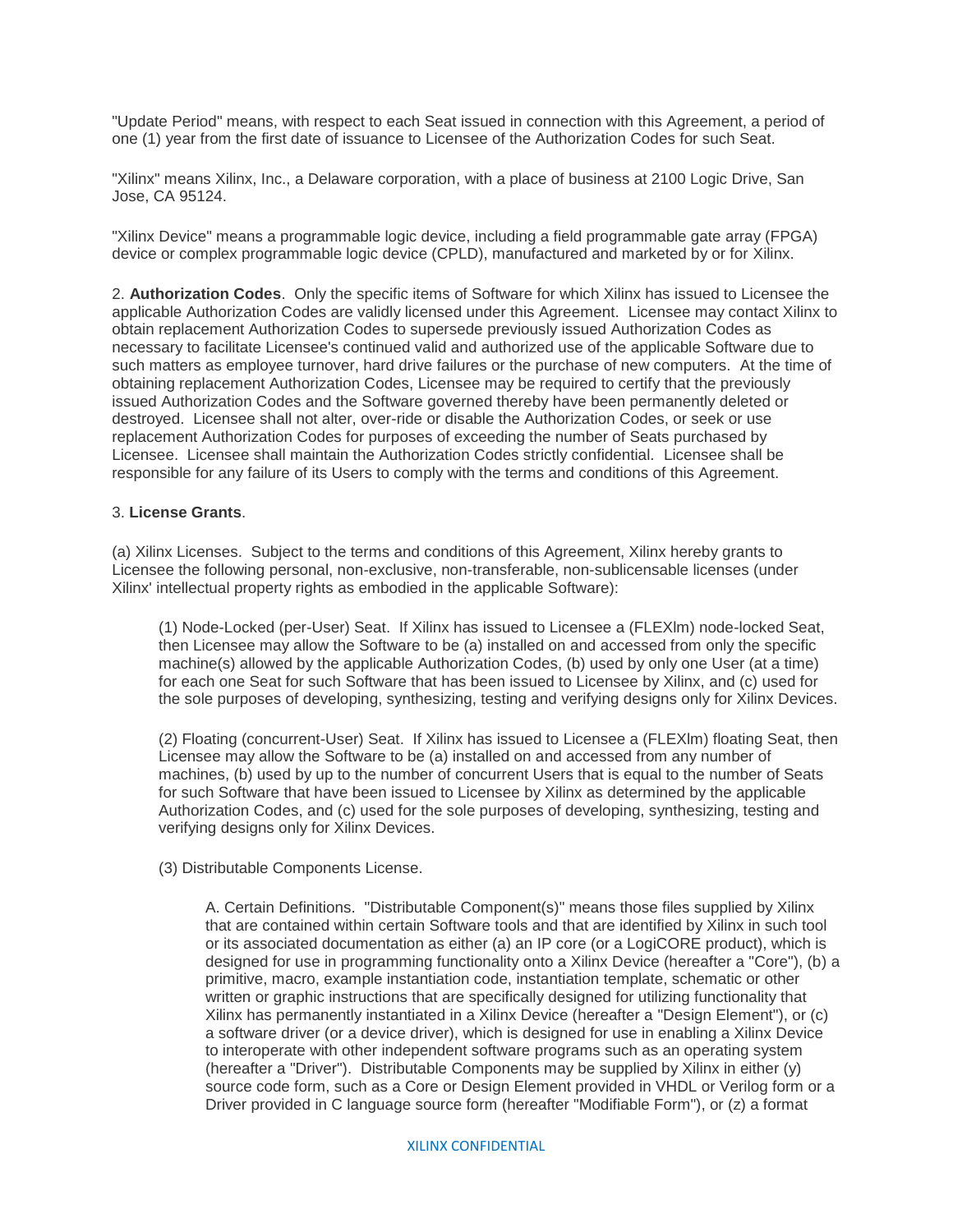other than source code, such as a Core or Design Element provided in netlist form or encrypted netlist form or a Driver provided in complied object code form (hereafter "Restricted Form"). For purposes of clarity, a "Core" as used herein includes only a "Core" provided by Xilinx in the Software tools listed above at no additional charge, and not any fee-based LogiCORE products which are licensed separately under other agreements.

B. Modification Rights. For Distributable Components supplied by Xilinx in Modifiable Form, Licensee may modify such Distributable Components, provided that such modifications are limited to enabling such Distributable Components to, in the case of a Core or Design Element, program only a Xilinx Device, and in the case of a Driver, enable only a Xilinx Device to interoperate with other independent software programs such as an operating system. Licensee shall have no right to modify a Distributable Component that is supplied by Xilinx in a Restricted Form.

C. Distribution Rights. Licensee may distribute Distributable Components (including when modified per Section 3(a)(3)B (Modification Rights) above), provided that either (a) such Distributable Components have been converted into a machine executable form, such as in the case of a Core or Design Element, a Bitstream, and in the case of a Driver, in compiled object code form; or (b) the recipient thereof has a valid license from Xilinx to use the same Software. In all cases Distributable Components shall be distributed only for use to program a Xilinx Device.

(b) Third-Party Licenses. Certain files, programs or other materials distributed in connection with the Software may originate from third-party licensors and are licensed to Licensee (not under the terms and conditions of this Agreement, but rather) pursuant to the terms and conditions of the applicable licenses that appear upon installation, acceptance and/or activation of the Software and/or are contained or described in the corresponding release notes or other documentation or header or source files. Such files, programs or other materials may be subject to the terms of the GNU General Public License or other open source or free software licenses. Licensee agrees to carefully review and abide by the terms and conditions of these licenses to the extent that they govern such files, programs or other materials. Notwithstanding the foregoing, as between Xilinx and Licensee, to the maximum extent permitted by applicable law and if not prohibited by any such third-party licenses, all such third-party files, programs or other materials shall be deemed covered under Sections 10 (Disclaimers) and 11 (Limitation of Liability) and 14(c) (Governing Law) of this Agreement.

## 4. **Restrictions**.

(a) Special Use Restrictions. No right is granted hereunder to use the Software or any Bitstream generated by use of the Software to program or develop designs for non-Xilinx Devices; however, Licensee may port ASIC designs to Xilinx Devices for the purpose of prototyping and verification. Furthermore, the Hardware Manager tool contained within the Software may be used to program devices solely for prototype purposes, and Xilinx specifically disclaims any liability for results obtained from use of the Hardware Manager tool to program devices for production purposes.

(b) General Restrictions. Except only to the extent otherwise expressly allowed under Section 3 (License Grants) above (or under applicable laws notwithstanding these restrictions), Licensee is not licensed to, and agrees not to: (i) decompile, translate, reverse-engineer, disassemble, or otherwise reduce to human readable form the Software or the data files generated by the Software; (ii) transmit the Software or display the object code of the Software on any computer screen, or make any hard-copy memory dumps of the object code; (iii) publish or disclose the results of any benchmarking of the Software, or use such results for any other software development activities; (iv) make any copies of the Software, except to make one (1) copy of the Software in machine-readable form solely for backup purposes; (v) modify or prepare derivative works of the Software, in whole or in part; (vi) hypothecate, rent, lease, loan, lend, time-share, sublicense, distribute or otherwise transfer the Software to any other individual, corporation or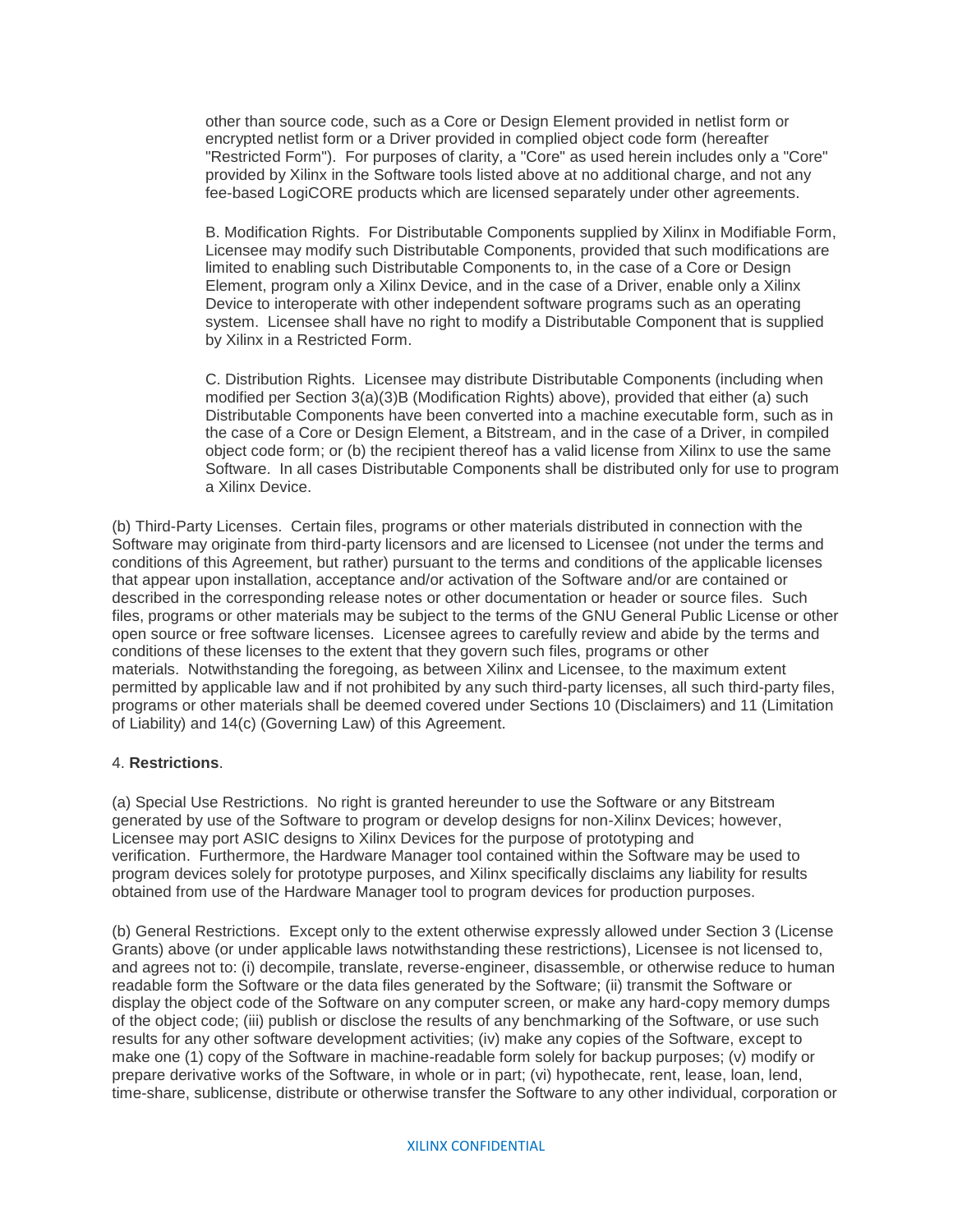other legal entity; or (vii) remove, alter or obscure any product identification, ownership or intellectual property rights notices on or in the Software.

# 5. **Payment; Taxes**.

(a) Payment. Xilinx may invoice Licensee for the license fee identified by Xilinx to Licensee in connection with this Agreement. Licensee shall pay Xilinx' invoices in full thirty (30) days after the invoice date, without any deduction, counterclaim or offset. Overdue amounts shall accrue interest at the rate of one and one-half percent (1.5%) per month, or at the highest legal interest rate, if less. Notwithstanding the foregoing, Xilinx may require pre-payment or other security, depending on Xilinx' credit review or Licensee's payment history or changes in financial condition. If Licensee's procedures require that an invoice be submitted against a purchase order before payment can be made, Licensee will be responsible for issuing such purchase order thirty (30) days before the payment due date. In cases where license fees have been pre-paid under a Xilinx Productivity Advantage (XPA) or similar arrangement, the outstanding budget available to Licensee will be reduced by the amount of the license fee.

(b) Transfer Taxes. The amounts payable to Xilinx pursuant to this Agreement are exclusive of any sales or use or other taxes or governmental charges. Licensee shall be responsible for payment of all such taxes or charges, except for any taxes based solely on Xilinx's net income. If applicable, Licensee will provide Xilinx with valid certification of any exemption from tax or reduced rate of tax imposed by any applicable taxing authority at the time of order.

(c) Withholding Taxes. If Licensee is required by applicable law to apply withholding taxes, Licensee shall provide Xilinx with advance notification of the requirement to apply such taxes and shall take all allowable actions requested by Xilinx that will reduce the withholding tax liability regarding transactions under this Agreement, including, but not limited to, applying on its own or on Xilinx' behalf for reduced withholding rates, concessionary tax rates or other favorable tax treatment. Licensee shall comply with applicable tax laws and regulations at its sole expense. Licensee will assist Xilinx' efforts to obtain allowable tax credits or deductions for withholding taxes by providing to Xilinx, in a form acceptable to Licensee, original or certified copies of tax payments receipts or other evidence of payment of taxes withheld by Licensee regarding payments made under this Agreement.

6. **Ownership**. Licensee acknowledges and agrees that all intellectual property and industrial rights in and to the Software and all copies thereof are and will remain the sole property of Xilinx (or its licensors, as applicable). Nothing contained in this Agreement will be construed as conferring by implication, estoppel or otherwise upon Licensee any license or other right except the licenses and rights expressly granted to Licensee in Section 3 (License Grants). The Software is protected by laws and international treaty provisions covering intellectual property rights. With respect to any files, programs or other materials distributed in connection with the Software that have been licensed to Xilinx from third parties and which are not governed by a separate license as mentioned in Section 3(b) (Third-Party Licenses) above, such third parties are intended third-party beneficiaries of the terms of this Agreement.

7. **Confidentiality**. Except as otherwise expressly permitted in Section 3 (License Grants), Licensee shall (a) maintain the confidentiality of the Software as the proprietary trade secrets of Xilinx (or its licensors, as applicable); and (b) not make the Software available in any form to any person other than to its Users who have a genuine "need to know" for purposes authorized by this Agreement, and who are bound by obligations of confidentiality no less protective of Xilinx (or its licensors, as applicable) than those contained herein. Licensee represents to Xilinx that it maintains a system of confidentiality consistent with commonly accepted practices to protect its own confidential business information, including written agreements with its Users, and that the Software will be protected by such a system to the same extent, but in no event with less than reasonable care. Licensee agrees that a breach of this Agreement may result in irreparable and continuing damage to Xilinx for which there may be no adequate remedy at law, and Xilinx shall be entitled to seek injunctive relief and/or a decree for specific performance, and such other relief (including monetary damages) as may be proper.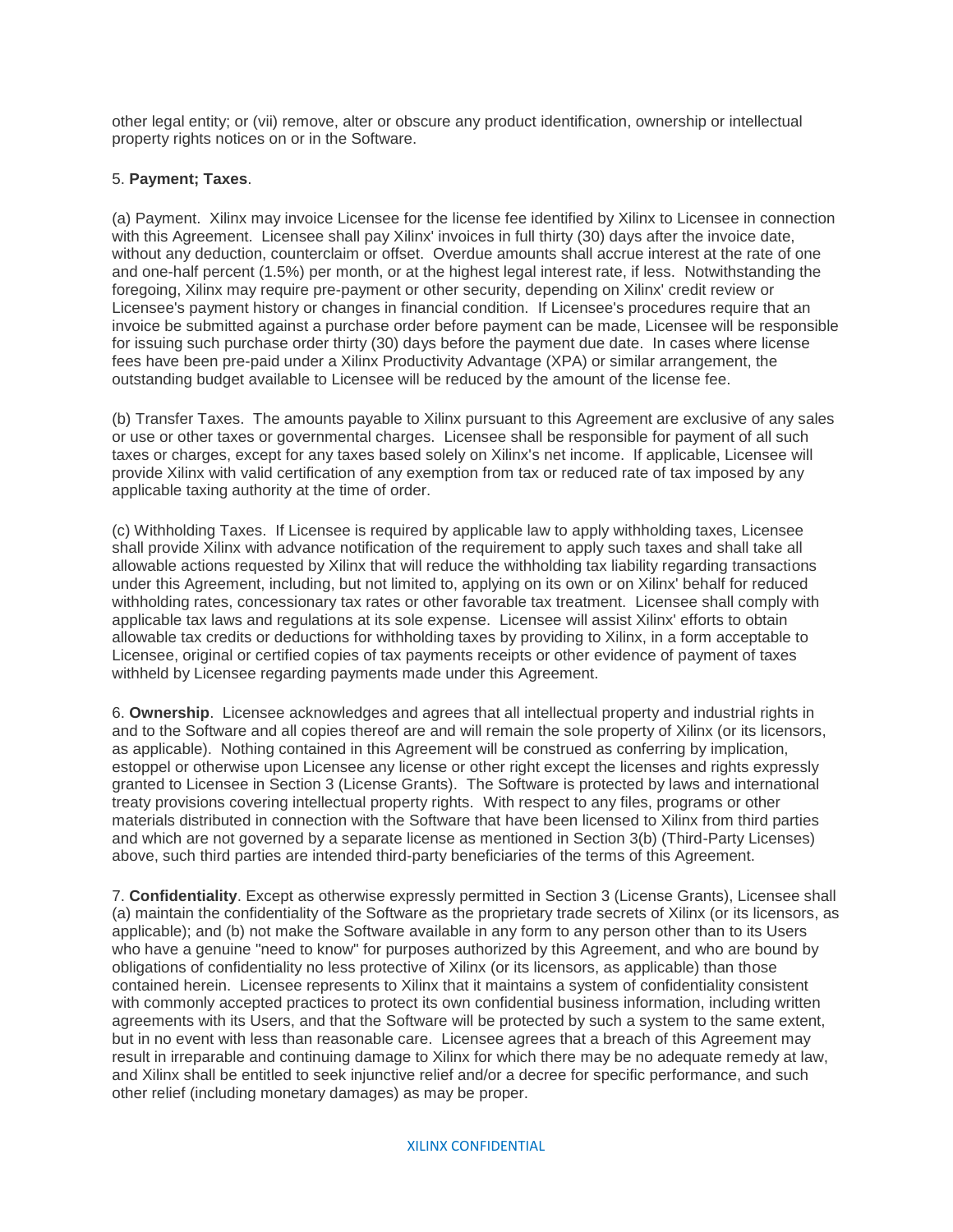8. **Updates; Support**. Any Updates that are provided to Licensee shall be deemed and treated the same as the "Software" under this Agreement for which such Update applies. Also, any support (whether provided via the Xilinx technical support website or otherwise) for the Software provided to Licensee shall be governed by the terms and conditions of this Agreement.

9. **Limited Warranty and Sole Remedy**. Xilinx warrants that, for a period of ninety (90) days from the first date of issuance to Licensee of the Authorization Codes for a Seat (the "Warranty Period"), any media on which the Software may be furnished will, under normal use, be free from defects in material and workmanship. If Licensee reports in writing to Xilinx a breach of the foregoing warranty during the Warranty Period, Xilinx, at its option, after return of the defective software media, will either replace such media or refund the applicable license fee received by Xilinx and terminate this Agreement. The foregoing describes the sole liability of Xilinx and the exclusive remedy of Licensee with respect to any breach of the foregoing limited warranty.

# 10. **DISCLAIMERS**.

(A) EXCEPT FOR THE EXPRESS LIMITED WARRANTY SET FORTH IN SECTION 9 ABOVE, THE SOFTWARE (INCLUDING SUPPORT, IF ANY) IS PROVIDED "AS-IS" WITHOUT WARRANTY OF ANY KIND. XILINX AND ITS LICENSORS DISCLAIM ALL OTHER WARRANTIES AND CONDITIONS, EXPRESS, IMPLIED, STATUTORY OR OTHERWISE, INCLUDING WITHOUT LIMITATION, ANY IMPLIED WARRANTIES OF MERCHANTABILITY, NON-INFRINGEMENT OF THIRD PARTY RIGHTS, AND FITNESS FOR A PARTICULAR PURPOSE. XILINX DOES NOT WARRANT THAT THE FUNCTIONS CONTAINED IN THE SOFTWARE WILL MEET LICENSEE'S REQUIREMENTS, OR THAT THE OPERATION OF THE SOFTWARE WILL BE UNINTERRUPTED OR ERROR FREE, OR THAT THE DEFECTS IN THE SOFTWARE WILL BE CORRECTED. FURTHERMORE, XILINX DOES NOT WARRANT OR MAKE ANY REPRESENTATIONS REGARDING USE OR THE RESULTS OF THE USE OF THE SOFTWARE (INCLUDING SUPPORT, IF ANY) IN TERMS OF CORRECTNESS, ACCURACY, RELIABILITY, OR OTHERWISE.

(B) LICENSEE ACKNOWLEDGES THAT USE OF THE SOFTWARE IN COMBINATION WITH OTHER FUNCTIONALITY, SOFTWARE OR PROTOCOLS MAY REQUIRE LICENSES FROM THIRD PARTIES AND LICENSEE ACCEPTS SOLE RESPONSIBILITY FOR OBTAINING SUCH LICENSES.

(C) THE SOFTWARE IS NOT DESIGNED OR INTENDED TO BE FAIL-SAFE, OR FOR USE IN CONNECTION WITH ANY APPLICATION REQUIRING FAIL-SAFE PERFORMANCE, SUCH AS IN LIFE-SUPPORT OR SAFETY DEVICES OR SYSTEMS, CLASS III MEDICAL DEVICES, NUCLEAR FACILITIES, APPLICATIONS RELATED TO THE DEPLOYMENT OF AIRBAGS, OR ANY OTHER APPLICATIONS THAT COULD LEAD TO DEATH, PERSONAL INJURY OR SEVERE PROPERTY OR ENVIRONMENTAL DAMAGE (INDIVIDUALLY AND COLLECTIVELY, "CRITICAL APPLICATIONS"). FURTHERMORE, THE SOFTWARE IS NOT DESIGNED OR INTENDED FOR USE IN CONNECTION WITH ANY APPLICATIONS THAT AFFECT CONTROL OF A VEHICLE OR AIRCRAFT, UNLESS THERE IS A FAIL-SAFE OR REDUNDANCY FEATURE (WHICH DOES NOT INCLUDE USE OF SOFTWARE IN THE XILINX DEVICE TO IMPLEMENT THE REDUNDANCY) AND A WARNING SIGNAL UPON FAILURE TO THE OPERATOR. LICENSEE AGREES, PRIOR TO USING OR DISTRIBUTING ANY SYSTEMS THAT WERE DEVELOPED BY USE OF THE SOFTWARE OR THAT INCORPORATE ANY PORTION OF THE SOFTWARE, TO THOROUGHLY TEST THE SAME FOR SAFETY PURPOSES. TO THE MAXIMUM EXTENT PERMITTED BY APPLICABLE LAW, LICENSEE ASSUMES THE SOLE RISK AND LIABILITY OF ANY CRITICAL APPLICATIONS.

11. **LIMITATION OF LIABILITY**. TO THE MAXIMUM EXTENT PERMITTED BY APPLICABLE LAW: (1) IN NO EVENT SHALL XILINX OR ITS LICENSORS BE LIABLE FOR ANY LOSS OF DATA, LOST PROFITS, OR COST OF PROCUREMENT OF SUBSTITUTE GOODS OR SERVICES, OR FOR ANY SPECIAL, INCIDENTAL, CONSEQUENTIAL OR INDIRECT DAMAGES ARISING UNDER, RELATED TO, OR IN CONNECTION WITH THIS AGREEMENT OR THE USE OR OPERATION OF THE SOFTWARE, IN WHOLE OR IN PART, HOWEVER CAUSED AND UNDER ANY THEORY OF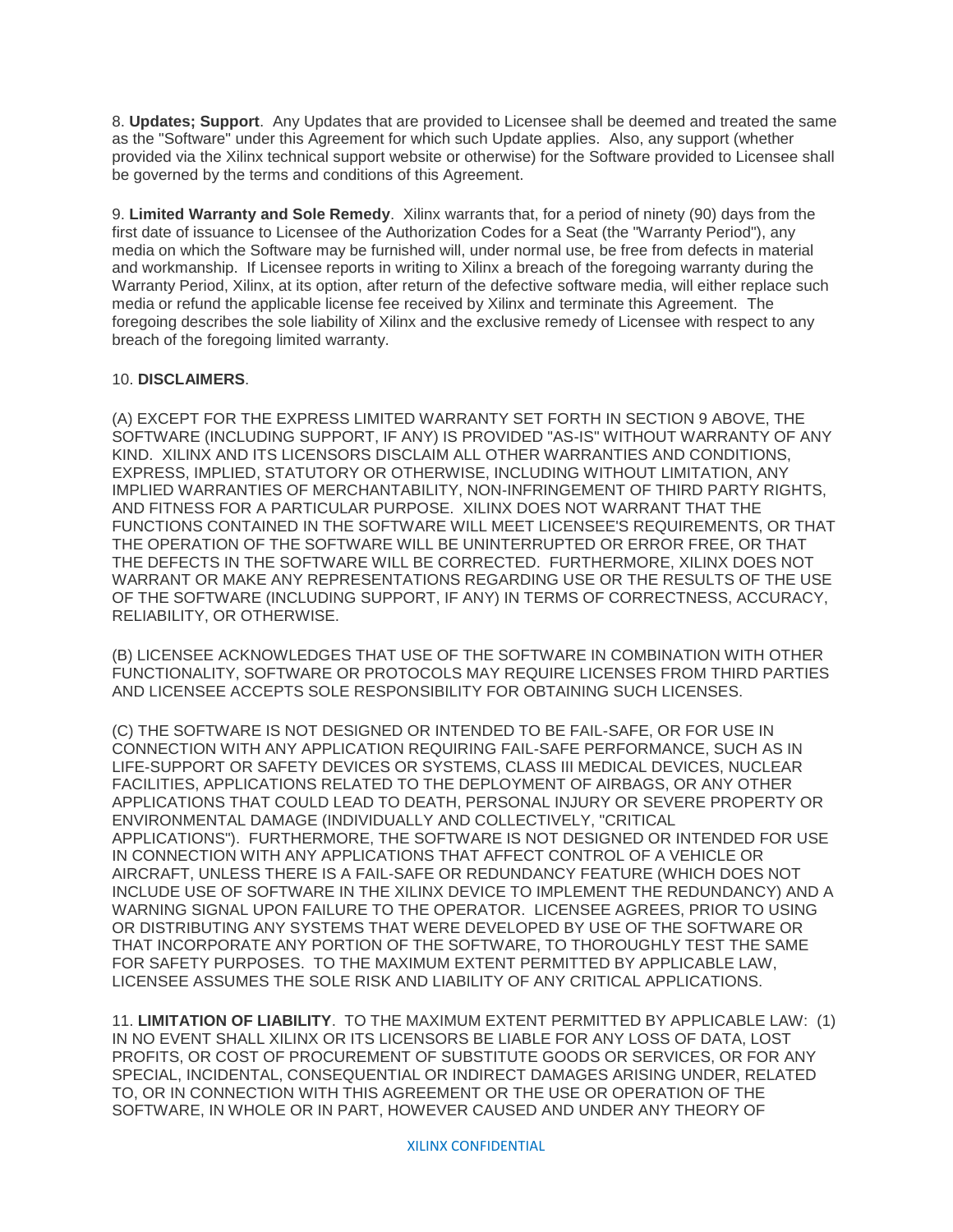LIABILITY; (2) IN NO EVENT SHALL XILINX' OR ITS LICENSORS' ENTIRE LIABILITY ARISING UNDER, RELATED TO, OR IN CONNECTION WITH THIS AGREEMENT, EXCEED THE AMOUNT OF LICENSE AND SUPPORT FEES RECEIVED BY XILINX FROM LICENSEE FOR THE APPLICABLE SOFTWARE IN THE TWELVE (12) MONTHS IMMEDIATELY PRECEDING THE EVENTS GIVING RISE TO SUCH LIABILITY; (3) THESE LIMITATIONS AND EXCLUSIONS SHALL APPLY EVEN IF SUCH LOSS WAS REASONABLY FORESEEABLE OR IF XILINX HAS BEEN ADVISED OF THE POSSIBILITY OF SUCH DAMAGES; AND (4) THESE LIMITATIONS SHALL APPLY NOTWITHSTANDING THE FAILURE OF THE ESSENTIAL PURPOSE OF ANY LIMITED REMEDIES HEREIN.

12. **Termination**. This Agreement shall be effective until terminated as follows. If the Software licensed hereunder is only for trial or evaluation purposes (as set by the Authorization Codes), then (a) this Agreement and all rights hereunder shall automatically terminate on a date determined by the Authorization Codes (typically 30 or 60 or 90 days) or earlier upon notice by Xilinx, and (b) certain features and functions of the Software may be disabled by Xilinx during the trial/evaluation period. Licensee may terminate this Agreement at any time by destroying the Software and all copies thereof. This Agreement will terminate immediately without notice from Xilinx if Licensee fails to comply with any of the terms and conditions herein. Upon termination of this Agreement for any reason, Licensee must destroy the Software and all copies thereof. The following provisions of this Agreement survive its termination: 1 (Definitions) and all defined terms, 2 (Authorization Codes), 3b (Third-Party Licenses) to the extent not separately terminated according to the terms of such licenses, 4 (Restrictions), 5 (Payment; Taxes) for all unpaid amounts, 6 (Ownership), 7 (Confidentiality), 10 (Disclaimers), 11 (Limitation of Liability), 12 (Termination), 13 (WebTalk Notice, Consent and Opt-Out) and 14 (General).

### 13. **WebTalk Notice, Consent and Opt-Out**.

(a) Collection and Transmission of Data. "WebTalk" is a feature of the Software that electronically transmits to Xilinx various data relating to Licensee's use of the Software. WebTalk does not transmit the actual logic designs or Bitstreams processed via the Software. The types of data that WebTalk will transmit to Xilinx include: (i) constraint data (e.g., location assignments, clock and timing requirement and assignments, any constraints set via the Software graphical user interface), (ii) device data (e.g., targeted device and family), (iii) compilation data (e.g., device, memory and I/O utilization, time of compilation), (iv) design data (e.g., the number of each type of file used, intellectual property cores/LogiCORE IP cores logic functions used, and intellectual property parameterization), (v) Software data (e.g., synthesis, simulation and timing analysis tools used, and version and build of the Software), (vi) platform data (e.g., operating system, speed and number of processors and main memory), (vii) Authorization Codes data, (viii) Software errors log data (e.g., previous exit status), and (ix) help access data. Xilinx may correlate the data collected by WebTalk (primarily via the Authorization Codes data) to determine the identity of the Licensee and the User. WebTalk functions by bundling the collected data resulting from your use of the Software and writing it to html and/or xml files which are electronically transmitted over the internet to Xilinx by https (hypertext transfer protocol secure) post. WebTalk collects and maintains the last usage statistics webtalk file that was meant for transmission for a given design. Every new recompilation of that given design will overwrite the previous file. If the https post transmission fails, or an internet connection is not available at the time of attempted transmission, the data is stored as an html and/or xml file. Once an internet connection is achieved by Licensee, the https post transmission will again be attempted upon re-compilation. The operation of WebTalk will not materially affect the performance of the Software.

(b) Use, Protection and Disclosure of Data. Xilinx uses the data received via WebTalk so that Xilinx can continuously improve the Software and other products, technologies and services that Xilinx offers to its customers, and also for sales and marketing email communications (for example, for selective announcement of new Xilinx products and services, distribution of marketing data, etc.). Xilinx uses reasonable efforts to maintain the privacy of the data during transmission (as discussed above) and after receipt by Xilinx via "firewalls" and other commonly available physical and technical security measures. However, due to technological limitations, the transmission of data through various internet service providers not under contract with Xilinx, and the risk of unlawful interceptions and accessing of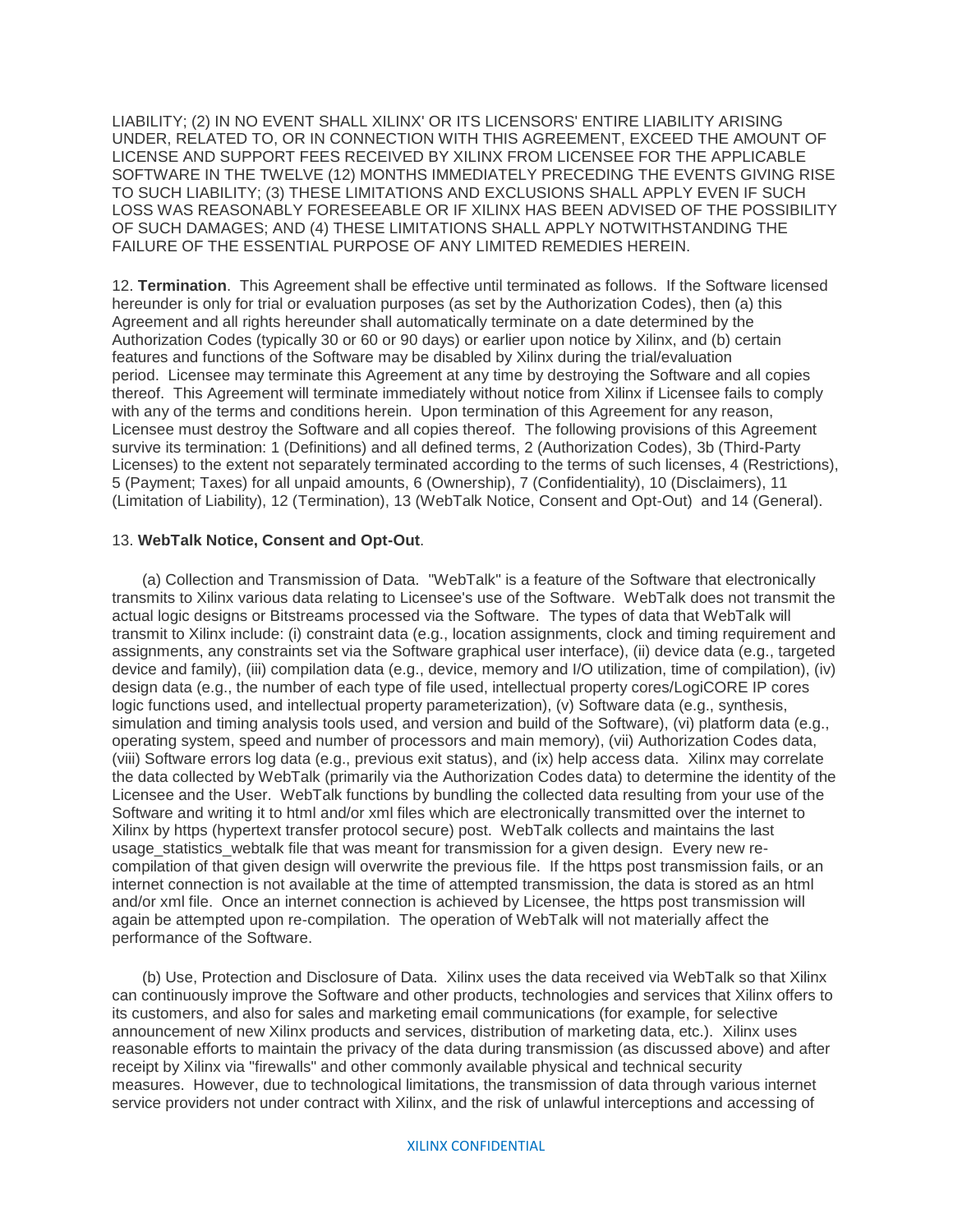transmissions and/or data, Xilinx cannot completely assure Licensee or Users, and Licensee and Users should not expect, that the data will be absolutely protected or confidential. If you attempt to tamper with or modify the Software in any way (other than as expressly authorized by Xilinx in this Agreement), Xilinx disclaims all responsibility for the operation of WebTalk and for the collection, transmission and protection of data as described herein. Xilinx may disclose data received via WebTalk to its corporate subsidiaries and to its authorized distributors and sales representatives (collectively, "Sales Partners"), which disclosures may be in a form that may be correlated to personally identify Licensee and Users, for their use of such data in the same manner as Xilinx might use such data. Except for disclosures to its Sales Partners, the data received by Xilinx via WebTalk will not be intentionally disclosed by Xilinx to any third parties in a form that is knowingly capable of being correlated to personally identify Licensee and its Users; however, Xilinx may share this data in an aggregate form that does not knowingly identify Licensee and its Users with its business affiliates including without limitation electronic design automation (EDA) companies with whom Xilinx has a commercial relationship including, but not limited to, Synopsys, Mentor Graphics, and Cadence. Xilinx also seeks to require Sales Partners and business affiliates to exercise reasonable efforts to maintain the confidentiality of the data disclosed to them. In addition to disclosures to Sales Partners, Xilinx may disclose personally identifiable data (collected by WebTalk and correlated to Licensee and Users), with or without prior notice, when Xilinx believes that the law requires it, in response to subpoenas or at the demand of governmental agencies, to protect its systems or business, or to respond to an emergency. Further, Xilinx reserves the right to transfer any and all data collected by WebTalk from Licensee and Users to a third party in the event that Xilinx sells or transfers substantially all of its assets related to the Software to such third party.

(c) Enable/Disable. Please note that WebTalk will collect and transmit certain data that may contain (or be correlated to reveal, primarily via the Authorization Codes data) personally identifiable information. By agreeing to this Agreement, you hereby give your consent (on behalf of Licensee and Users) for Xilinx to use and disclose this information anywhere in the world for the purposes and as described in this Agreement. Licensee or its Users may disable/enable WebTalk during installation or by editing the user preferences in the WebTalk options. Please note that WebTalk data transmission is mandatory for WebPACK Edition (which is made available by Xilinx at no charge), and WebTalk makes decisions on data transmission based on the Authorization Codes used for design compilation; the only exception to this mandatory transmission is if the software is used on a machine that is not connected to the internet. If you obtained WebPACK Edition (which is made available by Xilinx at no charge) and desire to have the ability to disable WebTalk, you may purchase a license to System Edition or Design Edition and not use WebPACK Edition. Versions of the Software for which Xilinx is paid a license fee, and SDK, contain the capability for disabling WebTalk as described herein.

### 14. **General**.

(a) Governmental Use. The Software is comprised of commercial computer software developed exclusively at the expense of Xilinx. Accordingly, pursuant to the Federal Acquisition Regulations (FAR) Section 12.212 and Defense FAR Supplement (DFARS) Section 227.7202, use, duplication and disclosure of the Software by or for the U.S. government is subject to the restrictions set forth in this Agreement. Manufacturer is Xilinx, Inc., 2100 Logic Drive, San Jose, CA 95124.

(b) Export Compliance. Licensee shall adhere to all applicable import and export laws and regulations of Licensee's country and of the United States, without limitation. This Agreement may involve items and information that are subject to the International Traffic in Arms Regulations (ITAR) of the U.S. Department of State or Export Administration Regulations (EAR) of the U.S. Department of Commerce, Bureau of Industry and Security. The importer/exporter of record shall not export, reexport, resell, transfer, or disclose, directly or indirectly, any products or technical data, to any proscribed person, entity, or country, or foreign persons thereof, unless properly authorized by the U.S. government and/or any other applicable or relevant government or regulatory body.

(c) Governing Law. This Agreement shall be governed by the laws of the State of California, without reference to conflict of laws principles.